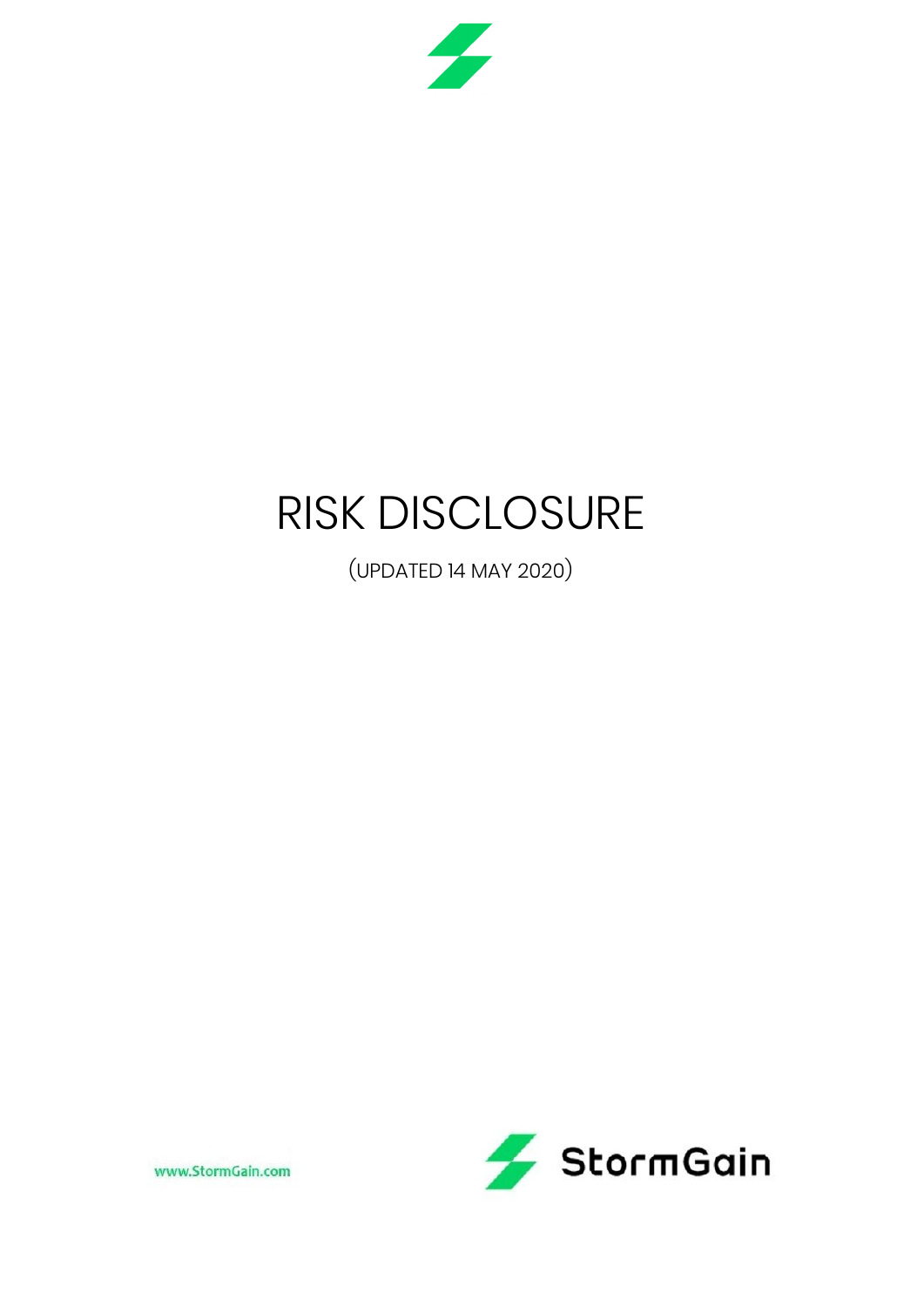# **Contents**

| Purpose                           | $\overline{2}$ |
|-----------------------------------|----------------|
| Risk Warning                      | $\overline{2}$ |
| Legality                          | 3              |
| Statement                         | 3              |
| <b>Technical Risk</b>             | 3              |
| <b>Abnormal Market Conditions</b> | 3              |

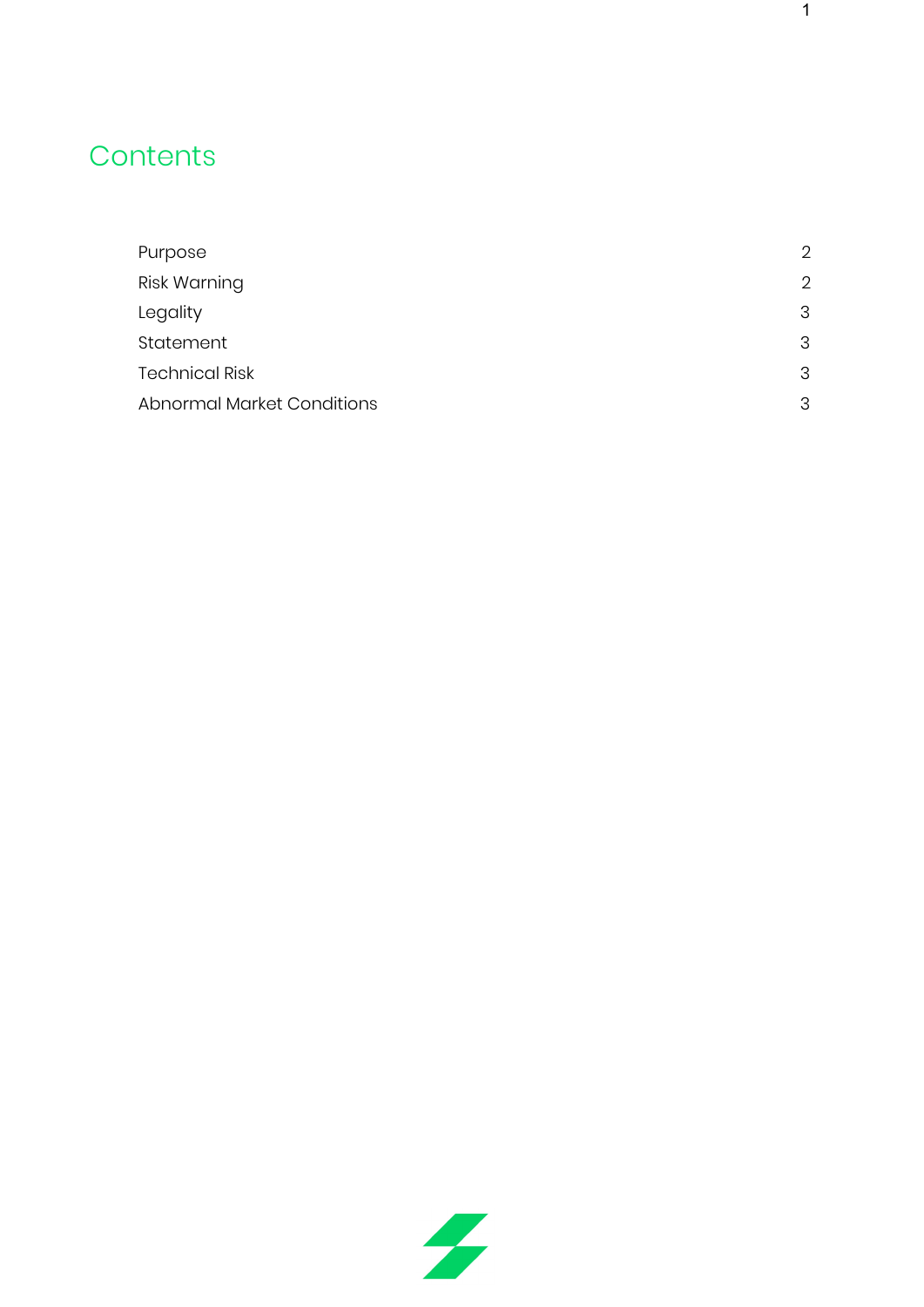#### <span id="page-2-0"></span>**Purpose**

This Risk Warning is provided to the Users of StormGain according to international best practice Standards.

#### <span id="page-2-1"></span>**Risk Warning**

- Trading and investing in cryptocurrencies involve substantial risk of loss and is not suitable for every person. The valuation of cryptocurrencies and related products may fluctuate and, as a result, clients may lose more than their original investment. Unless a person knows and fully understands the risks involved in cryptocurrencies, he/she should not engage in any transactions on the platform provided by StormGain.
- Users should not risk more than they are prepared to lose. Prior to opening an account with StormGain or placing any orders, Users should carefully consider which cryptocurrency is suitable for them, taking into account its nature, volatility and legality.
- If the User does not understand the risks related to cryptocurrencies, they should consult an independent financial advisor. If after obtaining proper legal and/or financial advice from a qualified professional, they still do not understand these risks, then they should refrain from using the services.
- StormGain is not providing the User with any investment, legal, regulatory or other form of advice. The User is required to rely on his/her own judgment (with or without the assistance of an advisor) in using the services of StormGain. In asking StormGain to provide its services, the User represents that he/she has been solely responsible for making his/her own independent appraisal and investigation into the risks of the Company's services.
- There's always a possibility of sudden and adverse shifts in trading and other market activities. Every time you finance a purchase or sale of virtual currencies on a peer-to-peer basis you may suffer from not being able to repay that financing. Every cryptocurrency has its own features – blockchain, protocols, etc. and inherent risks which you must understand before investing in it. Accordingly, cryptocurrencies should be seen as an extremely high risk

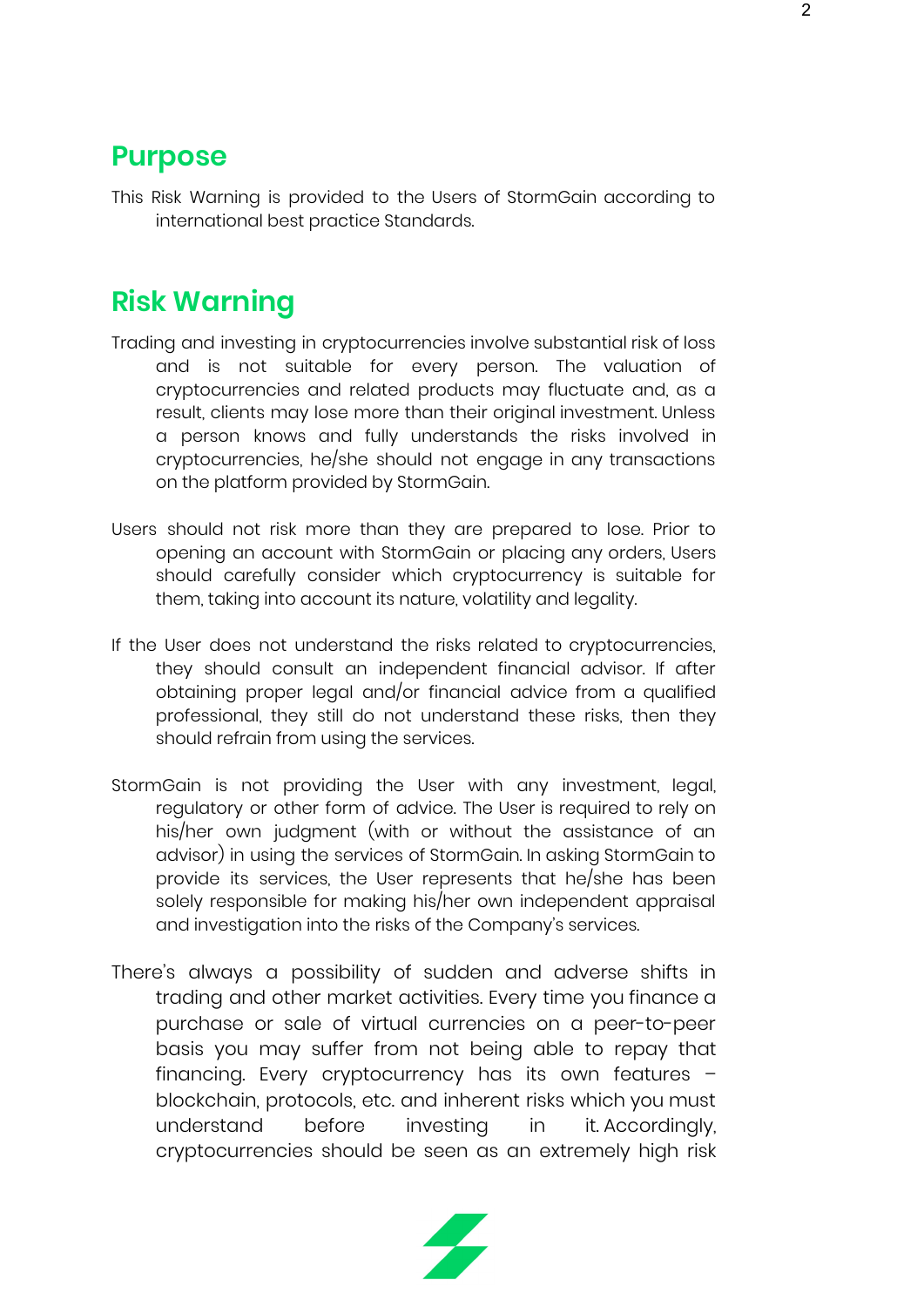asset and you should never invest funds that you cannot afford to lose.

## <span id="page-3-0"></span>**Legality**

- The legal status of certain cryptocurrencies or other related assets may be uncertain. This means that buying, selling, and/or storing cryptocurrencies may be regulated by different laws and regulations.
- Depending on the specific circumstances and jurisdictions involved, cryptocurrencies may constitute a commodity, currency or any other asset or financial product. Users are responsible for knowing and understanding how cryptocurrencies are addressed, regulated, and taxed under laws applicable to the Users.

#### <span id="page-3-1"></span>**Statement**

This risk disclosure statement cannot and does not disclose all of the risks associated with activities performed by Users on the platform.

## <span id="page-3-2"></span>**Technical Risk**

- The User confirms and accepts that there are risks associated with using an Internet-based Platform. This may include (but is not limited to):
	- software errors;
	- hardware failure;
	- delayed updates; and
	- loss of Internet connection.
- Apart from the risks mentioned above, there are risks related to malicious intent of other individuals that may result in unauthorized access to the platform, User's account, due diligence information of the User, distribution of malware and other harmful software, and more.